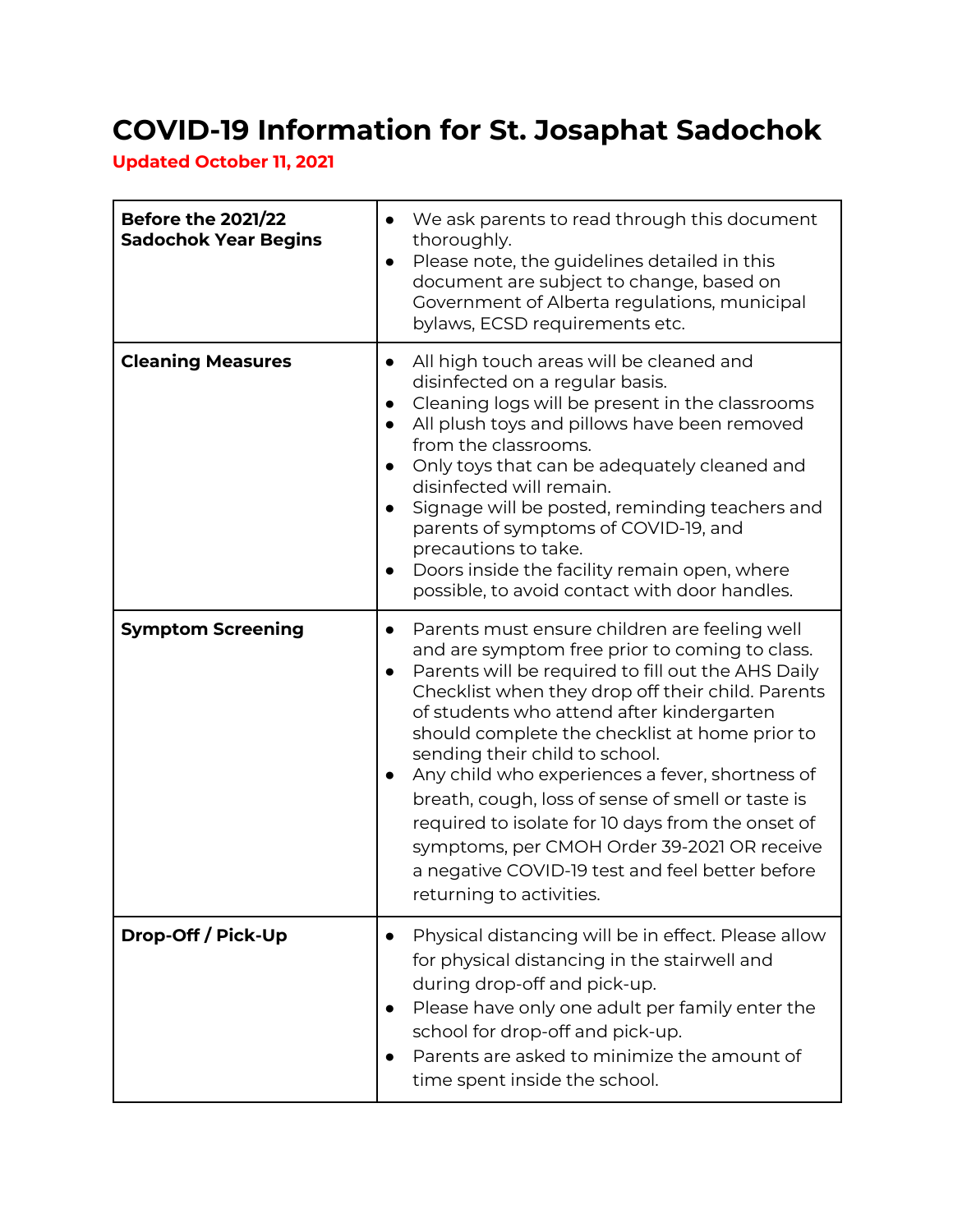|                              | Parents will proceed up the stairs, where a<br>$\bullet$<br>teacher will assist with checking in the child at<br>the check-in desk. Hand sanitizer and separate<br>pens will be available.<br>At pick-up, parents will approach the check-in<br>$\bullet$<br>desk at the top of the stairs, and a teacher will<br>gather the child from the classroom.<br>Staff will wear masks throughout the day.<br>$\bullet$<br>Parents must wear a mask while on the school<br>premises.<br>Parents are not permitted to be in the school<br>$\bullet$<br>hallways, shortcut through the school, and must<br>use the Sadochok doors for entry and exit.                                                                                                                                                                                                                                                                                                                         |
|------------------------------|----------------------------------------------------------------------------------------------------------------------------------------------------------------------------------------------------------------------------------------------------------------------------------------------------------------------------------------------------------------------------------------------------------------------------------------------------------------------------------------------------------------------------------------------------------------------------------------------------------------------------------------------------------------------------------------------------------------------------------------------------------------------------------------------------------------------------------------------------------------------------------------------------------------------------------------------------------------------|
| <b>Inside the Classrooms</b> | Handwashing is an important part of daily<br>$\bullet$<br>routines. Children are taken to wash their hands<br>as they arrive, before snack time, and after<br>washroom use.<br>Teachers will wear face masks throughout the<br>$\bullet$<br>entire day.<br>Students that are comfortable wearing<br>$\bullet$<br>facemasks are encouraged to do so.<br>Furniture is arranged to avoid clustering and<br>$\bullet$<br>congestion.<br>Parents will not be permitted to enter the<br>$\bullet$<br>classrooms.<br>Please refrain from bringing items from home,<br>$\bullet$<br>other than snack/lunch items.<br>The water fountain in the school hallway will not<br>$\bullet$<br>be available; please ensure your child has<br>adequate water packed in their lunch.<br>The fridge and microwave will not be available to<br>$\bullet$<br>students until further notice.<br>Show and Tell (Rozkazhy/Pokazhy) will not take<br>$\bullet$<br>place until further notice. |
| <b>In Case of Illness</b>    | If a child becomes ill during class, they will be<br>$\bullet$<br>isolated, and the parent/guardian will be<br>contacted to pick up the student immediately.<br>An immediate cleaning and disinfecting of the<br>classroom the child was in will occur.<br>All household contacts of Covid positive cases<br>$\bullet$<br>must isolate from Sadochok for 14 days                                                                                                                                                                                                                                                                                                                                                                                                                                                                                                                                                                                                     |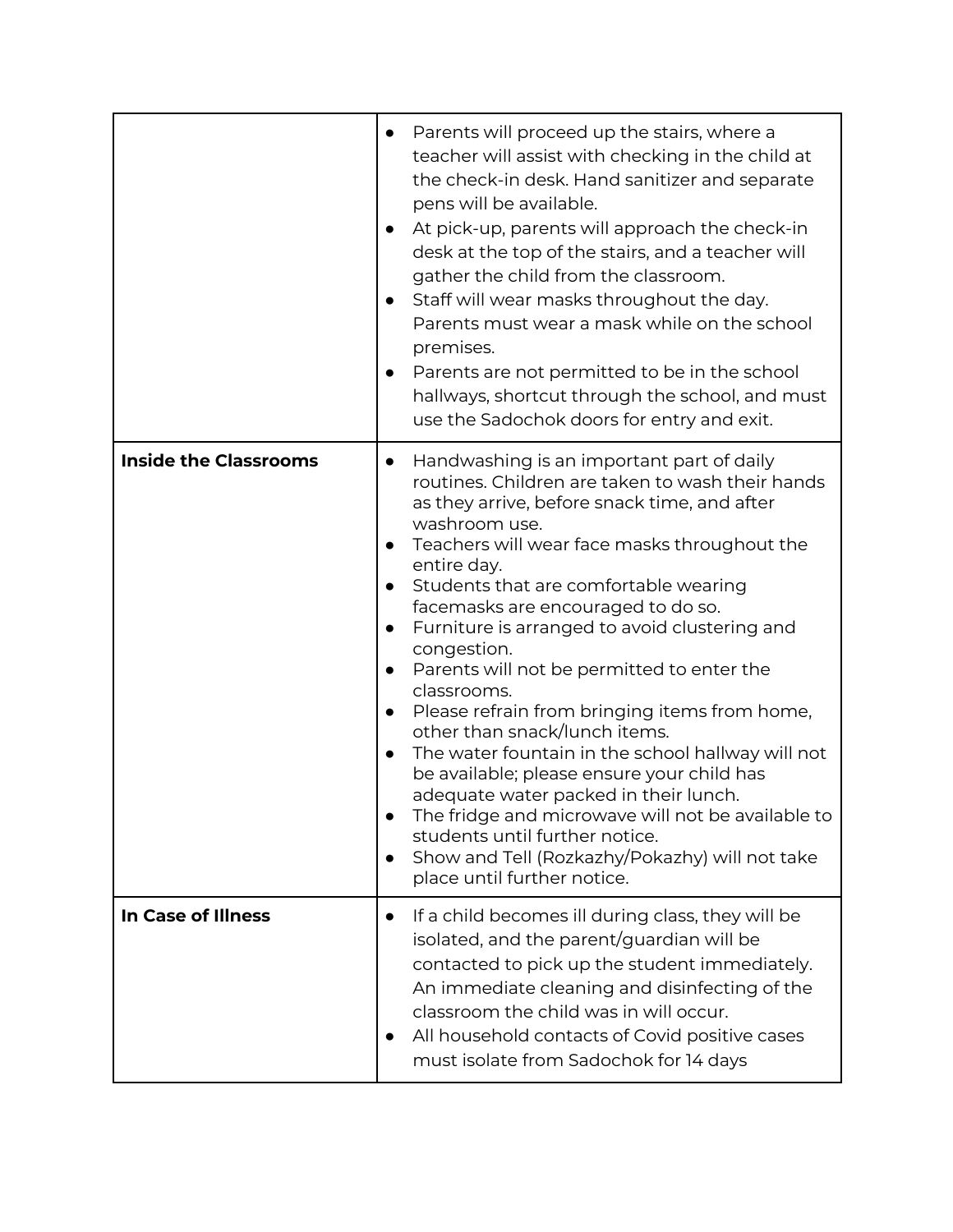|                                         | The AHS Coordinated Early Identification and<br>Response team is available to all child care<br>settings. As soon as there are 2 or more<br>children/staff members:<br>Who are showing symptoms of illness,<br>$\circ$<br>within 48 hours or each other, OR<br>○ Who have reported to the site that<br>they have tested positive for COVID-19,<br>within 14 days of each other. |
|-----------------------------------------|---------------------------------------------------------------------------------------------------------------------------------------------------------------------------------------------------------------------------------------------------------------------------------------------------------------------------------------------------------------------------------|
| <b>Concerts</b>                         | Virtual concerts took place last year, with great<br>$\bullet$<br>success. We hope to hold in-person concerts this<br>year. This decision will be re-visited throughout<br>the year and may change, pending COVID-19<br>cases in Edmonton and guidelines regarding<br>gatherings.                                                                                               |
| <b>Suspension of enrollment</b><br>fees | Requests for fee suspensions will only be<br>$\bullet$<br>considered for children who are required to<br>isolate for a lengthy period or experience<br>prolonged periods of disability. Each request will<br>be looked at on a case-by-case basis by the<br>executive.                                                                                                          |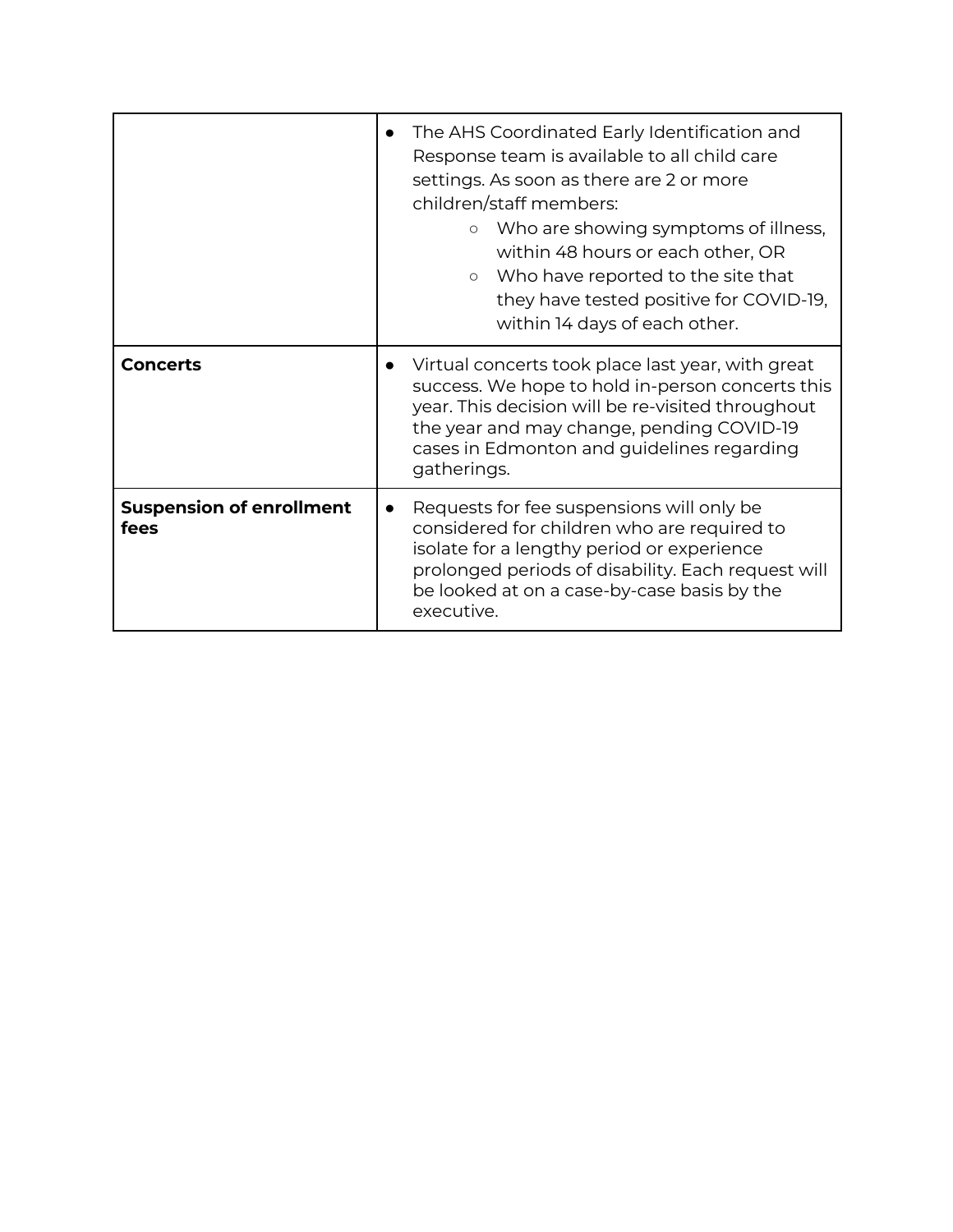| Covid-19<br>Assessment/protocols for<br><b>Workers</b> |                                                                                                                                                                                                                                                                                                                                                                                                                                                                                                                                                                                                                                                                                                                                                                                                                                                                                                                                                                                                                                                                                                                                     |
|--------------------------------------------------------|-------------------------------------------------------------------------------------------------------------------------------------------------------------------------------------------------------------------------------------------------------------------------------------------------------------------------------------------------------------------------------------------------------------------------------------------------------------------------------------------------------------------------------------------------------------------------------------------------------------------------------------------------------------------------------------------------------------------------------------------------------------------------------------------------------------------------------------------------------------------------------------------------------------------------------------------------------------------------------------------------------------------------------------------------------------------------------------------------------------------------------------|
| <b>Access to Sadochok</b>                              | Workers will complete the AHS daily health<br>$\bullet$<br>screening checklist before coming in to work<br>Workers, children, parents and guardians must<br>$\bullet$<br>not enter the workplace if they have symptoms<br>of COVID-19, have travelled outside of Canada in<br>the last 14 days, or have been identified by public<br>health as a close contact of a person with a<br>confirmed case of COVID-19.<br>Workers with symptoms of COVID-19 will be<br>$\bullet$<br>excluded from work, and stay home, and self-<br>isolate until they have been assessed by a<br>healthcare provider to exclude COVID-19 or other<br>infectious disease, and their symptoms have<br>resolved.<br>COVID-19 signs will help ensure physical<br>distancing is maintained at drop-off and pick-up.<br>Parents will not have access to Sadochok<br>beyond the top of the stairway and will be kept<br>distanced from workers by the sign-in table.<br>Only one parent/guardian per family may enter<br>$\bullet$<br>the facility.<br>At this time, Sadochok is placing strict limits on<br>$\bullet$<br>any outside visitors to the facility. |
| <b>Hand Hygiene</b>                                    | Workers will wash their hands regularly<br>$\bullet$<br>throughout the day, including: When they arrive<br>at Sadochok, before they go home, before and<br>after handling food or feeding children, after<br>changing diapers, after assisting a child to use<br>the toilet, after using the toilet, after contact<br>with body fluids, before donning and after<br>doffing personal protective equipment, after<br>cleaning tasks, after handling garbage, and<br>whenever hands are visibly dirty<br>Workers will ensure that they and children<br>$\bullet$<br>sanitize their hands with alcohol sanitizer after<br>washing them with soap and water to eliminate<br>the possibility of cross-contamination from<br>soiled taps and towel dispensers                                                                                                                                                                                                                                                                                                                                                                             |